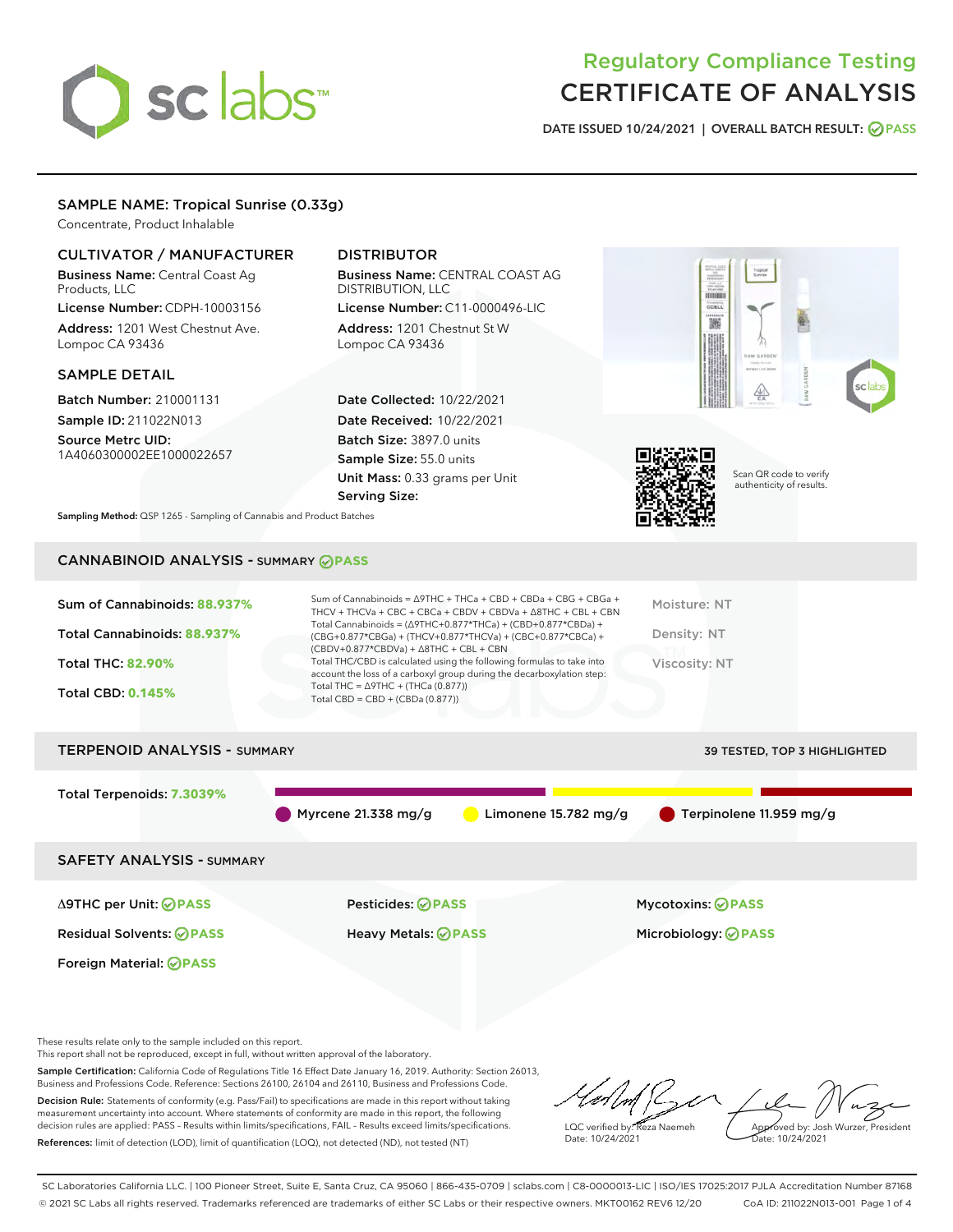



TROPICAL SUNRISE (0.33G) | DATE ISSUED 10/24/2021 | OVERALL BATCH RESULT: **● PASS** 

# CANNABINOID TEST RESULTS - 10/23/2021 2 PASS

Tested by high-performance liquid chromatography with diode-array detection (HPLC-DAD). **Method:** QSP 1157 - Analysis of Cannabinoids by HPLC-DAD

### TOTAL CANNABINOIDS: **88.937%**

Total Cannabinoids (Total THC) + (Total CBD) + (Total CBG) + (Total THCV) + (Total CBC) + (Total CBDV) + ∆8THC + CBL + CBN

TOTAL THC: **82.90%** Total THC (∆9THC+0.877\*THCa)

TOTAL CBD: **0.145%**

Total CBD (CBD+0.877\*CBDa)

TOTAL CBG: 4.782% Total CBG (CBG+0.877\*CBGa)

TOTAL THCV: 0.45% Total THCV (THCV+0.877\*THCVa)

TOTAL CBC: ND Total CBC (CBC+0.877\*CBCa)

TOTAL CBDV: ND Total CBDV (CBDV+0.877\*CBDVa)

| <b>COMPOUND</b>            | LOD/LOQ<br>(mg/g) | <b>MEASUREMENT</b><br><b>UNCERTAINTY</b><br>mg/g | <b>RESULT</b><br>(mg/g) | <b>RESULT</b><br>(%) |
|----------------------------|-------------------|--------------------------------------------------|-------------------------|----------------------|
| <b>A9THC</b>               | 0.06 / 0.26       | ±28.518                                          | 829.00                  | 82.900               |
| <b>CBG</b>                 | 0.06 / 0.19       | ±1.884                                           | 47.82                   | 4.782                |
| <b>THCV</b>                | 0.1 / 0.2         | $\pm 0.22$                                       | 4.5                     | 0.45                 |
| <b>CBN</b>                 | 0.1/0.3           | $\pm 0.22$                                       | 3.4                     | 0.34                 |
| $\triangle$ 8THC           | 0.1/0.4           | ±0.26                                            | 3.2                     | 0.32                 |
| <b>CBD</b>                 | 0.07/0.29         | ±0.067                                           | 1.45                    | 0.145                |
| <b>THCa</b>                | 0.05/0.14         | N/A                                              | <b>ND</b>               | <b>ND</b>            |
| <b>THCVa</b>               | 0.07/0.20         | N/A                                              | <b>ND</b>               | <b>ND</b>            |
| <b>CBDa</b>                | 0.02/0.19         | N/A                                              | <b>ND</b>               | <b>ND</b>            |
| <b>CBDV</b>                | 0.04 / 0.15       | N/A                                              | <b>ND</b>               | <b>ND</b>            |
| <b>CBDVa</b>               | 0.03/0.53         | N/A                                              | <b>ND</b>               | <b>ND</b>            |
| <b>CBGa</b>                | 0.1/0.2           | N/A                                              | <b>ND</b>               | <b>ND</b>            |
| <b>CBL</b>                 | 0.06 / 0.24       | N/A                                              | <b>ND</b>               | <b>ND</b>            |
| <b>CBC</b>                 | 0.2 / 0.5         | N/A                                              | <b>ND</b>               | <b>ND</b>            |
| <b>CBCa</b>                | 0.07/0.28         | N/A                                              | <b>ND</b>               | <b>ND</b>            |
| <b>SUM OF CANNABINOIDS</b> |                   |                                                  | 889.37 mg/g             | 88.937%              |

### **UNIT MASS: 0.33 grams per Unit**

| ∆9THC per Unit                        | 1120 per-package limit     | 273.57 mg/unit<br><b>PASS</b> |
|---------------------------------------|----------------------------|-------------------------------|
| <b>Total THC per Unit</b>             |                            | 273.57 mg/unit                |
| <b>CBD per Unit</b>                   |                            | $0.48$ mg/unit                |
| <b>Total CBD per Unit</b>             |                            | $0.48$ mg/unit                |
| Sum of Cannabinoids<br>per Unit       |                            | 293.49 mg/unit                |
| <b>Total Cannabinoids</b><br>per Unit |                            | 293.53 mg/unit                |
| <b>MOISTURE TEST RESULT</b>           | <b>DENSITY TEST RESULT</b> | <b>VISCOSITY TEST RESULT</b>  |

Not Tested

Not Tested

Not Tested

TERPENOID TEST RESULTS - 10/24/2021

Terpene analysis utilizing gas chromatography-flame ionization detection (GC-FID). **Method:** QSP 1192 - Analysis of Terpenoids by GC-FID

| <b>COMPOUND</b>         | LOD/LOQ<br>(mg/g) | <b>MEASUREMENT</b><br><b>UNCERTAINTY</b><br>mg/g | <b>RESULT</b><br>(mg/g) | <b>RESULT</b><br>$(\%)$ |
|-------------------------|-------------------|--------------------------------------------------|-------------------------|-------------------------|
| <b>Myrcene</b>          | 0.008 / 0.025     | ±0.2753                                          | 21.338                  | 2.1338                  |
| Limonene                | 0.005 / 0.016     | ±0.2257                                          | 15.782                  | 1.5782                  |
| Terpinolene             | 0.008 / 0.026     | ±0.2452                                          | 11.959                  | 1.1959                  |
| $\beta$ Caryophyllene   | 0.004 / 0.012     | ±0.2238                                          | 6.287                   | 0.6287                  |
| Ocimene                 | 0.011 / 0.038     | ±0.1527                                          | 4.757                   | 0.4757                  |
| $\beta$ Pinene          | 0.004 / 0.014     | ±0.0359                                          | 3.119                   | 0.3119                  |
| $\alpha$ Pinene         | 0.005 / 0.017     | ±0.0243                                          | 2.825                   | 0.2825                  |
| Linalool                | 0.009 / 0.032     | ±0.0608                                          | 1.601                   | 0.1601                  |
| $\alpha$ Humulene       | 0.009 / 0.029     | ±0.0493                                          | 1.536                   | 0.1536                  |
| Fenchol                 | 0.010 / 0.034     | ±0.0323                                          | 0.834                   | 0.0834                  |
| Terpineol               | 0.016 / 0.055     | ±0.0306                                          | 0.498                   | 0.0498                  |
| $\alpha$ Phellandrene   | 0.006 / 0.020     | ±0.0045                                          | 0.331                   | 0.0331                  |
| Camphene                | 0.005 / 0.015     | ±0.0034                                          | 0.292                   | 0.0292                  |
| 3 Carene                | 0.005 / 0.018     | ±0.0041                                          | 0.292                   | 0.0292                  |
| $\alpha$ Terpinene      | 0.005 / 0.017     | ±0.0041                                          | 0.278                   | 0.0278                  |
| trans-ß-Farnesene       | 0.008 / 0.025     | ±0.0086                                          | 0.242                   | 0.0242                  |
| $\gamma$ Terpinene      | 0.006 / 0.018     | ±0.0041                                          | 0.239                   | 0.0239                  |
| <b>Borneol</b>          | 0.005 / 0.016     | ±0.0066                                          | 0.156                   | 0.0156                  |
| Fenchone                | 0.009 / 0.028     | ±0.0026                                          | 0.091                   | 0.0091                  |
| p-Cymene                | 0.005 / 0.016     | ±0.0023                                          | 0.086                   | 0.0086                  |
| $\alpha$ Bisabolol      | 0.008 / 0.026     | ±0.0045                                          | 0.085                   | 0.0085                  |
| Caryophyllene<br>Oxide  | 0.010 / 0.033     | ±0.0039                                          | 0.084                   | 0.0084                  |
| Eucalyptol              | 0.006 / 0.018     | ±0.0018                                          | 0.070                   | 0.0070                  |
| Nerolidol               | 0.009 / 0.028     | ±0.0043                                          | 0.069                   | 0.0069                  |
| Sabinene Hydrate        | 0.006 / 0.022     | ±0.0019                                          | 0.048                   | 0.0048                  |
| Sabinene                | 0.004 / 0.014     | ±0.0005                                          | 0.043                   | 0.0043                  |
| Valencene               | 0.009 / 0.030     | ±0.0025                                          | 0.036                   | 0.0036                  |
| Geraniol                | 0.002 / 0.007     | ±0.0012                                          | 0.027                   | 0.0027                  |
| Citronellol             | 0.003 / 0.010     | ±0.0009                                          | 0.019                   | 0.0019                  |
| Nerol                   | 0.003 / 0.011     | ±0.0007                                          | 0.015                   | 0.0015                  |
| (-)-Isopulegol          | 0.005 / 0.016     | N/A                                              | ND                      | ND                      |
| Camphor                 | 0.006 / 0.019     | N/A                                              | ND                      | ND                      |
| Isoborneol              | 0.004 / 0.012     | N/A                                              | ND                      | ND                      |
| Menthol                 | 0.008 / 0.025     | N/A                                              | ND                      | ND                      |
| R-(+)-Pulegone          | 0.003 / 0.011     | N/A                                              | ND                      | ND                      |
| <b>Geranyl Acetate</b>  | 0.004 / 0.014     | N/A                                              | ND                      | ND                      |
| $\alpha$ Cedrene        | 0.005 / 0.016     | N/A                                              | ND                      | ND                      |
| Guaiol                  | 0.009 / 0.030     | N/A                                              | ND                      | ND                      |
| Cedrol                  | 0.008 / 0.027     | N/A                                              | ND                      | ND                      |
| <b>TOTAL TERPENOIDS</b> |                   |                                                  | 73.039 mg/g             | 7.3039%                 |

SC Laboratories California LLC. | 100 Pioneer Street, Suite E, Santa Cruz, CA 95060 | 866-435-0709 | sclabs.com | C8-0000013-LIC | ISO/IES 17025:2017 PJLA Accreditation Number 87168 © 2021 SC Labs all rights reserved. Trademarks referenced are trademarks of either SC Labs or their respective owners. MKT00162 REV6 12/20 CoA ID: 211022N013-001 Page 2 of 4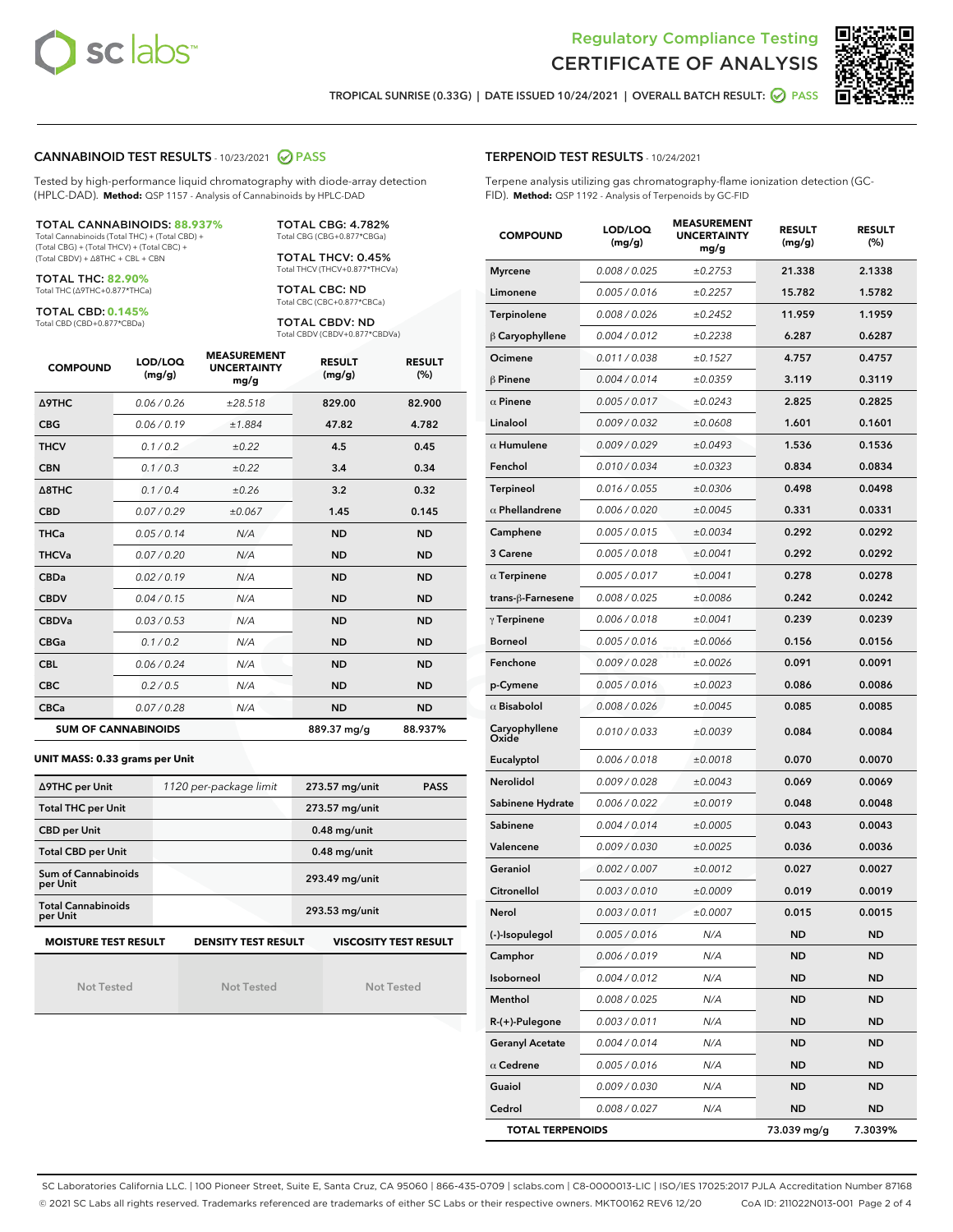



TROPICAL SUNRISE (0.33G) | DATE ISSUED 10/24/2021 | OVERALL BATCH RESULT:  $\bigcirc$  PASS

# CATEGORY 1 PESTICIDE TEST RESULTS - 10/24/2021 @ PASS

Pesticide and plant growth regulator analysis utilizing high-performance liquid chromatography-mass spectrometry (HPLC-MS) or gas chromatography-mass spectrometry (GC-MS). \*GC-MS utilized where indicated. **Method:** QSP 1212 - Analysis of Pesticides and Mycotoxins by LC-MS or QSP 1213 - Analysis of Pesticides by GC-MS

| 0.03/0.08<br><b>ND</b><br>Aldicarb<br>$>$ LOD<br>N/A<br><b>PASS</b><br>Carbofuran<br>0.02 / 0.05<br><b>ND</b><br><b>PASS</b><br>$>$ LOD<br>N/A<br>Chlordane*<br>0.03 / 0.08<br>N/A<br><b>ND</b><br><b>PASS</b><br>$\ge$ LOD<br>Chlorfenapyr*<br>0.03/0.10<br><b>ND</b><br><b>PASS</b><br>$\ge$ LOD<br>N/A<br>N/A<br><b>ND</b><br><b>PASS</b><br>Chlorpyrifos<br>0.02 / 0.06<br>$\ge$ LOD<br>Coumaphos<br>0.02 / 0.07<br>N/A<br><b>ND</b><br><b>PASS</b><br>$\ge$ LOD<br>Daminozide<br>0.02 / 0.07<br>N/A<br><b>ND</b><br><b>PASS</b><br>$\ge$ LOD<br><b>DDVP</b><br>0.03/0.09<br>$>$ LOD<br>N/A<br><b>ND</b><br><b>PASS</b><br>(Dichlorvos)<br>Dimethoate<br>0.03/0.08<br>$>$ LOD<br>N/A<br><b>ND</b><br><b>PASS</b><br>0.03/0.10<br><b>ND</b><br><b>PASS</b><br>Ethoprop(hos)<br>$\ge$ LOD<br>N/A<br>0.02 / 0.06<br>N/A<br><b>ND</b><br><b>PASS</b><br>Etofenprox<br>$\ge$ LOD<br>Fenoxycarb<br>0.03 / 0.08<br>N/A<br><b>ND</b><br><b>PASS</b><br>$\ge$ LOD<br>0.03/0.08<br><b>ND</b><br><b>PASS</b><br>Fipronil<br>$\ge$ LOD<br>N/A<br>Imazalil<br>0.02 / 0.06<br>$\ge$ LOD<br>N/A<br><b>ND</b><br><b>PASS</b><br><b>Methiocarb</b><br>0.02 / 0.07<br><b>PASS</b><br>$\ge$ LOD<br>N/A<br><b>ND</b><br>Methyl<br>0.03/0.10<br>$\ge$ LOD<br>N/A<br><b>ND</b><br><b>PASS</b><br>parathion<br>0.03/0.09<br><b>ND</b><br><b>Mevinphos</b><br>$\ge$ LOD<br>N/A<br><b>PASS</b><br>Paclobutrazol<br>0.02 / 0.05<br>$\ge$ LOD<br>N/A<br><b>ND</b><br><b>PASS</b><br>0.03/0.09<br>$\ge$ LOD<br>N/A<br><b>ND</b><br><b>PASS</b><br>Propoxur<br>Spiroxamine<br>0.03 / 0.08<br>$\ge$ LOD<br>N/A<br><b>ND</b><br><b>PASS</b><br>0.03/0.10<br><b>ND</b><br><b>PASS</b><br><b>Thiacloprid</b><br>$\ge$ LOD<br>N/A | <b>COMPOUND</b> | LOD/LOQ<br>$(\mu g/g)$ | <b>ACTION</b><br>LIMIT<br>$(\mu g/g)$ | <b>MEASUREMENT</b><br><b>UNCERTAINTY</b><br>$\mu$ g/g | <b>RESULT</b><br>$(\mu g/g)$ | <b>RESULT</b> |
|-----------------------------------------------------------------------------------------------------------------------------------------------------------------------------------------------------------------------------------------------------------------------------------------------------------------------------------------------------------------------------------------------------------------------------------------------------------------------------------------------------------------------------------------------------------------------------------------------------------------------------------------------------------------------------------------------------------------------------------------------------------------------------------------------------------------------------------------------------------------------------------------------------------------------------------------------------------------------------------------------------------------------------------------------------------------------------------------------------------------------------------------------------------------------------------------------------------------------------------------------------------------------------------------------------------------------------------------------------------------------------------------------------------------------------------------------------------------------------------------------------------------------------------------------------------------------------------------------------------------------------------------------------------------------------------------------------|-----------------|------------------------|---------------------------------------|-------------------------------------------------------|------------------------------|---------------|
|                                                                                                                                                                                                                                                                                                                                                                                                                                                                                                                                                                                                                                                                                                                                                                                                                                                                                                                                                                                                                                                                                                                                                                                                                                                                                                                                                                                                                                                                                                                                                                                                                                                                                                     |                 |                        |                                       |                                                       |                              |               |
|                                                                                                                                                                                                                                                                                                                                                                                                                                                                                                                                                                                                                                                                                                                                                                                                                                                                                                                                                                                                                                                                                                                                                                                                                                                                                                                                                                                                                                                                                                                                                                                                                                                                                                     |                 |                        |                                       |                                                       |                              |               |
|                                                                                                                                                                                                                                                                                                                                                                                                                                                                                                                                                                                                                                                                                                                                                                                                                                                                                                                                                                                                                                                                                                                                                                                                                                                                                                                                                                                                                                                                                                                                                                                                                                                                                                     |                 |                        |                                       |                                                       |                              |               |
|                                                                                                                                                                                                                                                                                                                                                                                                                                                                                                                                                                                                                                                                                                                                                                                                                                                                                                                                                                                                                                                                                                                                                                                                                                                                                                                                                                                                                                                                                                                                                                                                                                                                                                     |                 |                        |                                       |                                                       |                              |               |
|                                                                                                                                                                                                                                                                                                                                                                                                                                                                                                                                                                                                                                                                                                                                                                                                                                                                                                                                                                                                                                                                                                                                                                                                                                                                                                                                                                                                                                                                                                                                                                                                                                                                                                     |                 |                        |                                       |                                                       |                              |               |
|                                                                                                                                                                                                                                                                                                                                                                                                                                                                                                                                                                                                                                                                                                                                                                                                                                                                                                                                                                                                                                                                                                                                                                                                                                                                                                                                                                                                                                                                                                                                                                                                                                                                                                     |                 |                        |                                       |                                                       |                              |               |
|                                                                                                                                                                                                                                                                                                                                                                                                                                                                                                                                                                                                                                                                                                                                                                                                                                                                                                                                                                                                                                                                                                                                                                                                                                                                                                                                                                                                                                                                                                                                                                                                                                                                                                     |                 |                        |                                       |                                                       |                              |               |
|                                                                                                                                                                                                                                                                                                                                                                                                                                                                                                                                                                                                                                                                                                                                                                                                                                                                                                                                                                                                                                                                                                                                                                                                                                                                                                                                                                                                                                                                                                                                                                                                                                                                                                     |                 |                        |                                       |                                                       |                              |               |
|                                                                                                                                                                                                                                                                                                                                                                                                                                                                                                                                                                                                                                                                                                                                                                                                                                                                                                                                                                                                                                                                                                                                                                                                                                                                                                                                                                                                                                                                                                                                                                                                                                                                                                     |                 |                        |                                       |                                                       |                              |               |
|                                                                                                                                                                                                                                                                                                                                                                                                                                                                                                                                                                                                                                                                                                                                                                                                                                                                                                                                                                                                                                                                                                                                                                                                                                                                                                                                                                                                                                                                                                                                                                                                                                                                                                     |                 |                        |                                       |                                                       |                              |               |
|                                                                                                                                                                                                                                                                                                                                                                                                                                                                                                                                                                                                                                                                                                                                                                                                                                                                                                                                                                                                                                                                                                                                                                                                                                                                                                                                                                                                                                                                                                                                                                                                                                                                                                     |                 |                        |                                       |                                                       |                              |               |
|                                                                                                                                                                                                                                                                                                                                                                                                                                                                                                                                                                                                                                                                                                                                                                                                                                                                                                                                                                                                                                                                                                                                                                                                                                                                                                                                                                                                                                                                                                                                                                                                                                                                                                     |                 |                        |                                       |                                                       |                              |               |
|                                                                                                                                                                                                                                                                                                                                                                                                                                                                                                                                                                                                                                                                                                                                                                                                                                                                                                                                                                                                                                                                                                                                                                                                                                                                                                                                                                                                                                                                                                                                                                                                                                                                                                     |                 |                        |                                       |                                                       |                              |               |
|                                                                                                                                                                                                                                                                                                                                                                                                                                                                                                                                                                                                                                                                                                                                                                                                                                                                                                                                                                                                                                                                                                                                                                                                                                                                                                                                                                                                                                                                                                                                                                                                                                                                                                     |                 |                        |                                       |                                                       |                              |               |
|                                                                                                                                                                                                                                                                                                                                                                                                                                                                                                                                                                                                                                                                                                                                                                                                                                                                                                                                                                                                                                                                                                                                                                                                                                                                                                                                                                                                                                                                                                                                                                                                                                                                                                     |                 |                        |                                       |                                                       |                              |               |
|                                                                                                                                                                                                                                                                                                                                                                                                                                                                                                                                                                                                                                                                                                                                                                                                                                                                                                                                                                                                                                                                                                                                                                                                                                                                                                                                                                                                                                                                                                                                                                                                                                                                                                     |                 |                        |                                       |                                                       |                              |               |
|                                                                                                                                                                                                                                                                                                                                                                                                                                                                                                                                                                                                                                                                                                                                                                                                                                                                                                                                                                                                                                                                                                                                                                                                                                                                                                                                                                                                                                                                                                                                                                                                                                                                                                     |                 |                        |                                       |                                                       |                              |               |
|                                                                                                                                                                                                                                                                                                                                                                                                                                                                                                                                                                                                                                                                                                                                                                                                                                                                                                                                                                                                                                                                                                                                                                                                                                                                                                                                                                                                                                                                                                                                                                                                                                                                                                     |                 |                        |                                       |                                                       |                              |               |
|                                                                                                                                                                                                                                                                                                                                                                                                                                                                                                                                                                                                                                                                                                                                                                                                                                                                                                                                                                                                                                                                                                                                                                                                                                                                                                                                                                                                                                                                                                                                                                                                                                                                                                     |                 |                        |                                       |                                                       |                              |               |
|                                                                                                                                                                                                                                                                                                                                                                                                                                                                                                                                                                                                                                                                                                                                                                                                                                                                                                                                                                                                                                                                                                                                                                                                                                                                                                                                                                                                                                                                                                                                                                                                                                                                                                     |                 |                        |                                       |                                                       |                              |               |
|                                                                                                                                                                                                                                                                                                                                                                                                                                                                                                                                                                                                                                                                                                                                                                                                                                                                                                                                                                                                                                                                                                                                                                                                                                                                                                                                                                                                                                                                                                                                                                                                                                                                                                     |                 |                        |                                       |                                                       |                              |               |

# CATEGORY 2 PESTICIDE TEST RESULTS - 10/24/2021 @ PASS

| <b>COMPOUND</b>          | LOD/LOQ<br>$(\mu g/g)$ | <b>ACTION</b><br>LIMIT<br>$(\mu g/g)$ | <b>MEASUREMENT</b><br><b>UNCERTAINTY</b><br>$\mu$ g/g | <b>RESULT</b><br>$(\mu g/g)$ | <b>RESULT</b> |
|--------------------------|------------------------|---------------------------------------|-------------------------------------------------------|------------------------------|---------------|
| Abamectin                | 0.03/0.10              | 0.1                                   | N/A                                                   | <b>ND</b>                    | <b>PASS</b>   |
| Acephate                 | 0.02/0.07              | 0.1                                   | N/A                                                   | <b>ND</b>                    | <b>PASS</b>   |
| Acequinocyl              | 0.02/0.07              | 0.1                                   | N/A                                                   | <b>ND</b>                    | <b>PASS</b>   |
| Acetamiprid              | 0.02 / 0.05            | 0.1                                   | N/A                                                   | <b>ND</b>                    | <b>PASS</b>   |
| Azoxystrobin             | 0.02/0.07              | 0.1                                   | N/A                                                   | <b>ND</b>                    | <b>PASS</b>   |
| <b>Bifenazate</b>        | 0.01/0.04              | 0.1                                   | N/A                                                   | <b>ND</b>                    | <b>PASS</b>   |
| <b>Bifenthrin</b>        | 0.02 / 0.05            | 3                                     | N/A                                                   | <b>ND</b>                    | <b>PASS</b>   |
| <b>Boscalid</b>          | 0.03/0.09              | 0.1                                   | N/A                                                   | <b>ND</b>                    | <b>PASS</b>   |
| Captan                   | 0.19/0.57              | 0.7                                   | N/A                                                   | <b>ND</b>                    | <b>PASS</b>   |
| Carbaryl                 | 0.02/0.06              | 0.5                                   | N/A                                                   | <b>ND</b>                    | <b>PASS</b>   |
| Chlorantranilip-<br>role | 0.04/0.12              | 10                                    | N/A                                                   | <b>ND</b>                    | <b>PASS</b>   |
| Clofentezine             | 0.03/0.09              | 0.1                                   | N/A                                                   | <b>ND</b>                    | <b>PASS</b>   |

# CATEGORY 2 PESTICIDE TEST RESULTS - 10/24/2021 continued

| <b>COMPOUND</b>               | LOD/LOQ<br>(µg/g) | <b>ACTION</b><br><b>LIMIT</b><br>$(\mu g/g)$ | <b>MEASUREMENT</b><br><b>UNCERTAINTY</b><br>µg/g | <b>RESULT</b><br>(µg/g) | <b>RESULT</b> |
|-------------------------------|-------------------|----------------------------------------------|--------------------------------------------------|-------------------------|---------------|
| Cyfluthrin                    | 0.12 / 0.38       | $\overline{c}$                               | N/A                                              | ND                      | <b>PASS</b>   |
| Cypermethrin                  | 0.11 / 0.32       | $\mathcal{I}$                                | N/A                                              | ND                      | <b>PASS</b>   |
| <b>Diazinon</b>               | 0.02 / 0.05       | 0.1                                          | N/A                                              | <b>ND</b>               | <b>PASS</b>   |
| Dimethomorph                  | 0.03 / 0.09       | 2                                            | N/A                                              | ND                      | <b>PASS</b>   |
| Etoxazole                     | 0.02 / 0.06       | 0.1                                          | N/A                                              | ND                      | <b>PASS</b>   |
| Fenhexamid                    | 0.03 / 0.09       | 0.1                                          | N/A                                              | ND                      | <b>PASS</b>   |
| Fenpyroximate                 | 0.02 / 0.06       | 0.1                                          | N/A                                              | <b>ND</b>               | <b>PASS</b>   |
| Flonicamid                    | 0.03 / 0.10       | 0.1                                          | N/A                                              | ND                      | <b>PASS</b>   |
| Fludioxonil                   | 0.03 / 0.10       | 0.1                                          | N/A                                              | ND                      | <b>PASS</b>   |
| Hexythiazox                   | 0.02 / 0.07       | 0.1                                          | N/A                                              | ND                      | <b>PASS</b>   |
| Imidacloprid                  | 0.04 / 0.11       | 5                                            | N/A                                              | ND                      | <b>PASS</b>   |
| Kresoxim-methyl               | 0.02 / 0.07       | 0.1                                          | N/A                                              | ND                      | <b>PASS</b>   |
| Malathion                     | 0.03 / 0.09       | 0.5                                          | N/A                                              | ND                      | <b>PASS</b>   |
| Metalaxyl                     | 0.02 / 0.07       | $\overline{c}$                               | N/A                                              | ND                      | <b>PASS</b>   |
| Methomyl                      | 0.03 / 0.10       | $\mathbf{1}$                                 | N/A                                              | ND                      | <b>PASS</b>   |
| Myclobutanil                  | 0.03 / 0.09       | 0.1                                          | N/A                                              | <b>ND</b>               | <b>PASS</b>   |
| Naled                         | 0.02 / 0.07       | 0.1                                          | N/A                                              | ND                      | <b>PASS</b>   |
| Oxamyl                        | 0.04 / 0.11       | 0.5                                          | N/A                                              | ND                      | PASS          |
| Pentachloronitro-<br>benzene* | 0.03 / 0.09       | 0.1                                          | N/A                                              | ND                      | <b>PASS</b>   |
| Permethrin                    | 0.04 / 0.12       | 0.5                                          | N/A                                              | ND                      | <b>PASS</b>   |
| Phosmet                       | 0.03 / 0.10       | 0.1                                          | N/A                                              | ND                      | <b>PASS</b>   |
| Piperonylbu-<br>toxide        | 0.02 / 0.07       | 3                                            | N/A                                              | <b>ND</b>               | <b>PASS</b>   |
| Prallethrin                   | 0.03 / 0.08       | 0.1                                          | N/A                                              | ND                      | <b>PASS</b>   |
| Propiconazole                 | 0.02 / 0.07       | 0.1                                          | N/A                                              | <b>ND</b>               | <b>PASS</b>   |
| Pyrethrins                    | 0.04 / 0.12       | 0.5                                          | N/A                                              | ND                      | <b>PASS</b>   |
| Pyridaben                     | 0.02 / 0.07       | 0.1                                          | N/A                                              | <b>ND</b>               | <b>PASS</b>   |
| Spinetoram                    | 0.02 / 0.07       | 0.1                                          | N/A                                              | ND                      | <b>PASS</b>   |
| Spinosad                      | 0.02 / 0.07       | 0.1                                          | N/A                                              | ND                      | <b>PASS</b>   |
| Spiromesifen                  | 0.02 / 0.05       | 0.1                                          | N/A                                              | <b>ND</b>               | <b>PASS</b>   |
| Spirotetramat                 | 0.02 / 0.06       | 0.1                                          | N/A                                              | ND                      | <b>PASS</b>   |
| Tebuconazole                  | 0.02 / 0.07       | 0.1                                          | N/A                                              | ND                      | <b>PASS</b>   |
| Thiamethoxam                  | 0.03 / 0.10       | 5                                            | N/A                                              | <b>ND</b>               | <b>PASS</b>   |
| Trifloxystrobin               | 0.03 / 0.08       | 0.1                                          | N/A                                              | <b>ND</b>               | <b>PASS</b>   |

SC Laboratories California LLC. | 100 Pioneer Street, Suite E, Santa Cruz, CA 95060 | 866-435-0709 | sclabs.com | C8-0000013-LIC | ISO/IES 17025:2017 PJLA Accreditation Number 87168 © 2021 SC Labs all rights reserved. Trademarks referenced are trademarks of either SC Labs or their respective owners. MKT00162 REV6 12/20 CoA ID: 211022N013-001 Page 3 of 4